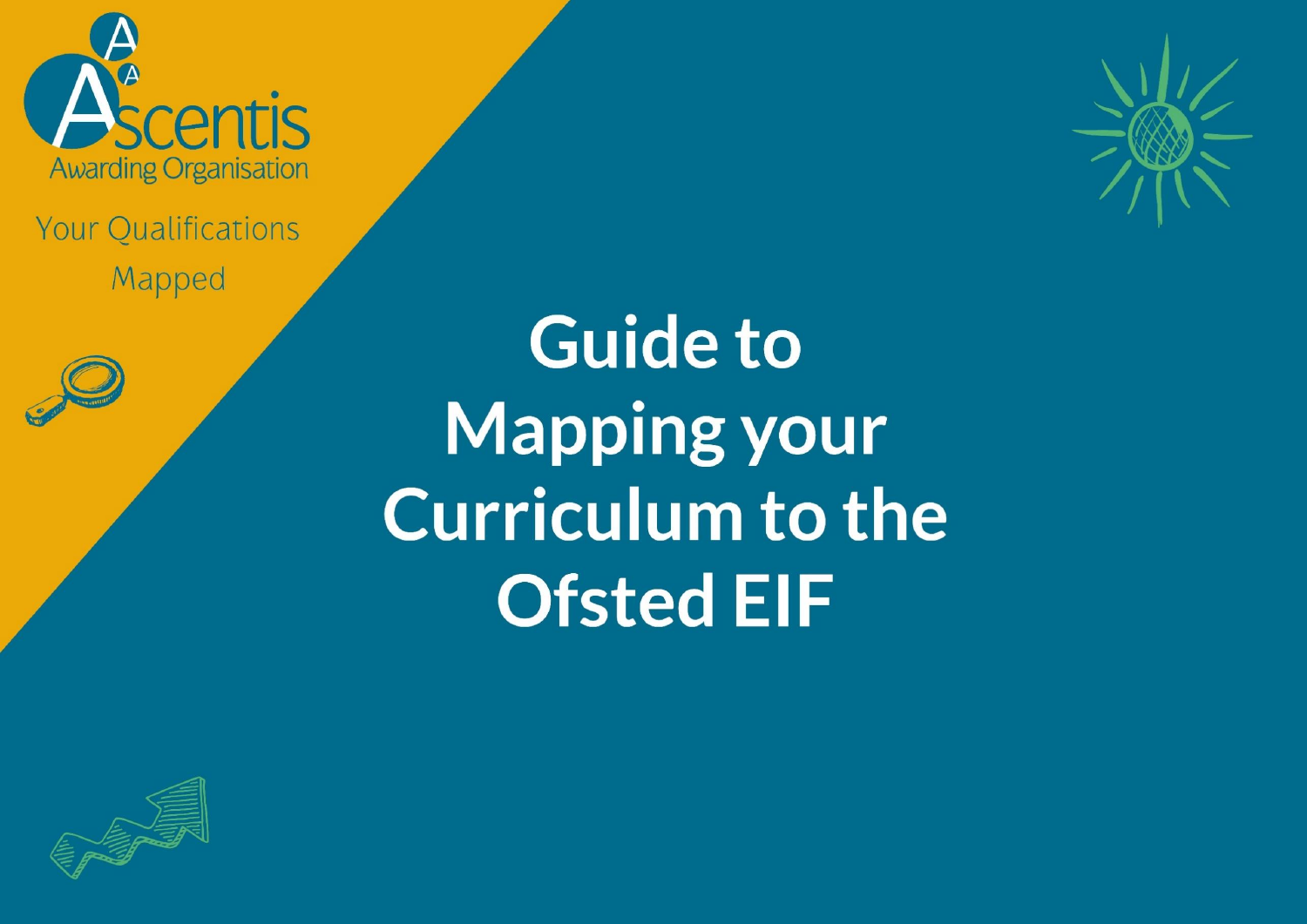

## **Mapping Ascentis qualifications to the Ofsted Education Inspection Framework 2019**

From September 2019, the Education Inspection Framework has been used by Ofsted when making judgements during inspections of maintained schools, academies, non-association independent schools, further education and skills providers and registered early years settings in England.

It is evident that Ofsted are now placing great emphasis on 'personal development', suggesting that the curriculum should now extend beyond the academic, technical or vocational, helping learners to grow in all aspects and enabling them to discover their own 'interests and talents'. In particular, a primary focus is that the curriculum should now support learners in developing their character (including their resilience**,** confidence and independence), with an emphasis on helping them to remain physically and mentally healthy.

In addition, providers are expected to prepare learners for life in modern Britain by equipping individuals to be responsible, respectful, active citizens who contribute positively to society; developing their understanding of fundamental British values; and developing their understanding and appreciation of diversity, focusing on celebrating what we have in common and promoting respect for the different characteristics as defined by law.

Whilst making a judgement on the provider's 'overall effectiveness', inspectors will also make graded judgements using a four-point scale of '1: Outstanding, 2: Good, 3: Requires Improvement and 4: Inadequate' on the following key areas.

- Quality of Education
- Behaviour and Attitudes
- Personal Development
- Leadership and Management

The following mapping grid highlights how Ascentis' **[Short Online Qualifications \(SOQs\)](https://www.ascentis.co.uk/qualifications/soqs)**, **[Progression to Further Learning and Work Qualifications \(PFLW\)](https://www.ascentis.co.uk/qualifications/progression)** and **[Vocational](https://www.ascentis.co.uk/qualifications/vocational)  [Qualifications \(VOC\)](https://www.ascentis.co.uk/qualifications/vocational)** can contribute to Ofsted's expectations in respect of elements of 'Quality of Education', 'Behaviours and Attitudes' and 'Personal Development'.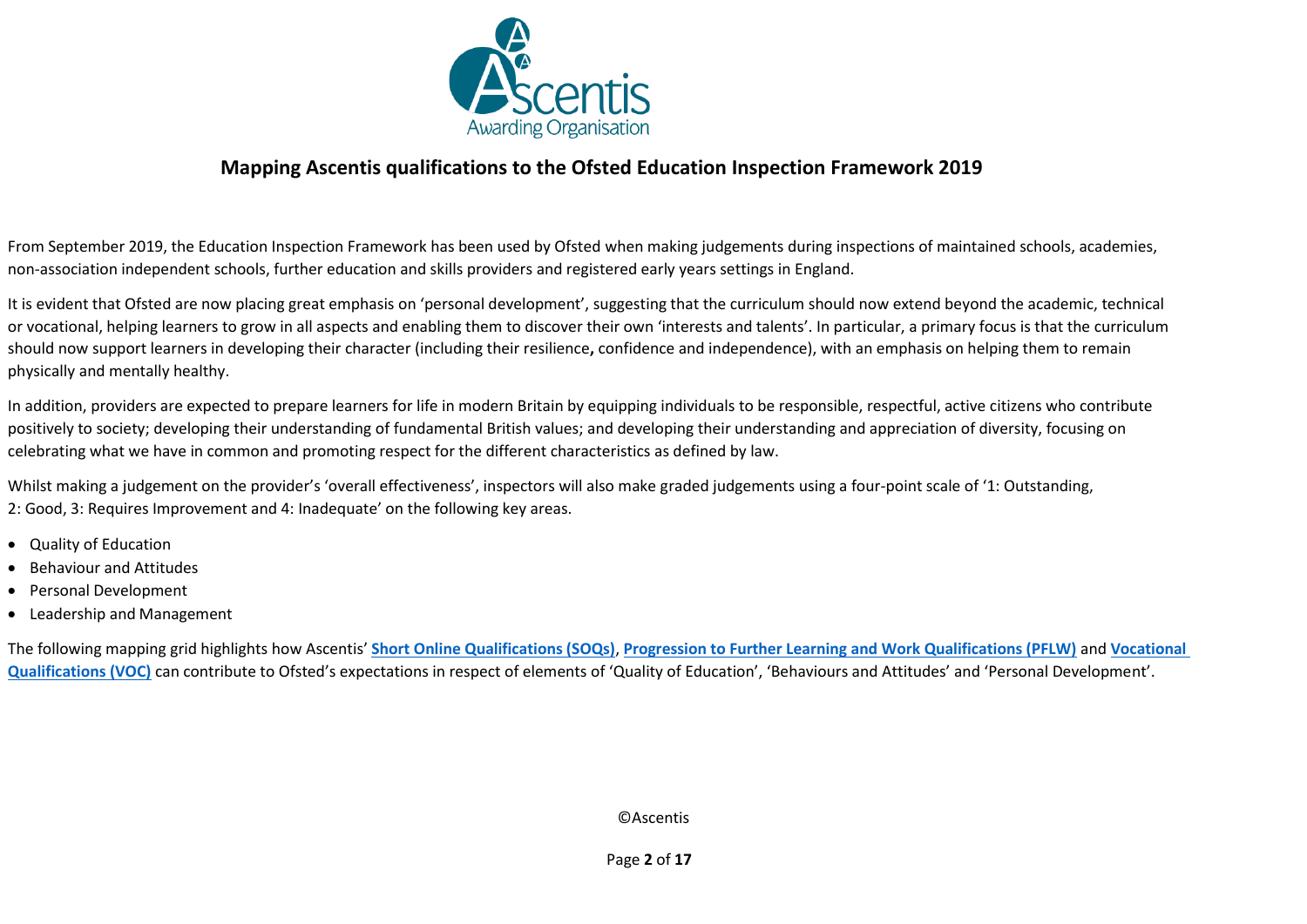## **The qualifications are hyperlinked to their relevant section on the Find a Learning Aim website so that you can check available funding and GLH with ease. Please make sure you select the correct 'Academic Year' using the drop down box to check the relevant year.**

| Ofsted criteria to make graded judgements                                      | <b>Mapping to Ascentis qualifications</b>                                                                                                                                                                                                                                                                                                                                                                                                                                                                                                                                                                                                                                                                 |
|--------------------------------------------------------------------------------|-----------------------------------------------------------------------------------------------------------------------------------------------------------------------------------------------------------------------------------------------------------------------------------------------------------------------------------------------------------------------------------------------------------------------------------------------------------------------------------------------------------------------------------------------------------------------------------------------------------------------------------------------------------------------------------------------------------|
| <b>Quality of Education</b>                                                    |                                                                                                                                                                                                                                                                                                                                                                                                                                                                                                                                                                                                                                                                                                           |
| Preparing learners for the next stage of education,<br>employment or training. | Ascentis Level 1 Award in Understanding Employment, Business and Enterprise (SOQ) -<br>provides learners with knowledge and understanding of basic principles of employment,<br>business and enterprise. The programme introduces the importance of entrepreneurial<br>skills within business and encourages learners to consider their own role in employment,<br>business and enterprise. This qualification may be used in an induction programme or<br>integrated with a longer programme of study in a vocational area.                                                                                                                                                                              |
|                                                                                | Ascentis Level 1 Award in Managing Transitions (PFLW) - designed to recognise the<br>transition between different environments, for example from school to college, this<br>programme supports learners to adapt to new settings and cope with change, whilst<br>promoting personal development, self-improvement and interaction with others.                                                                                                                                                                                                                                                                                                                                                            |
|                                                                                | <b>Ascentis Level 1 Award in Understanding Career Planning and Development (EPLY) -</b><br>prepares learners for their career aspiration through the identification of existing skills,<br>preferences, values and interests and matching these against career opportunities, and<br>identifies areas for personal and career development. The programme supports learners<br>to plan short- and long-term goals and produce a career action plan to achieve these<br>goals. It encourages learners to explore a range of search techniques for jobs and further<br>learning opportunities, and enables them to complete effective application documents<br>and make a positive impression at interviews. |
|                                                                                | Ascentis Entry 3 Certificate and Level 1 Award, Certificate and Diploma in Identity and<br>Belonging in Modern Britain (PFLW) - helps learners to explore their identities and work<br>towards understanding their own sense of belonging, in order to achieve a skill set that                                                                                                                                                                                                                                                                                                                                                                                                                           |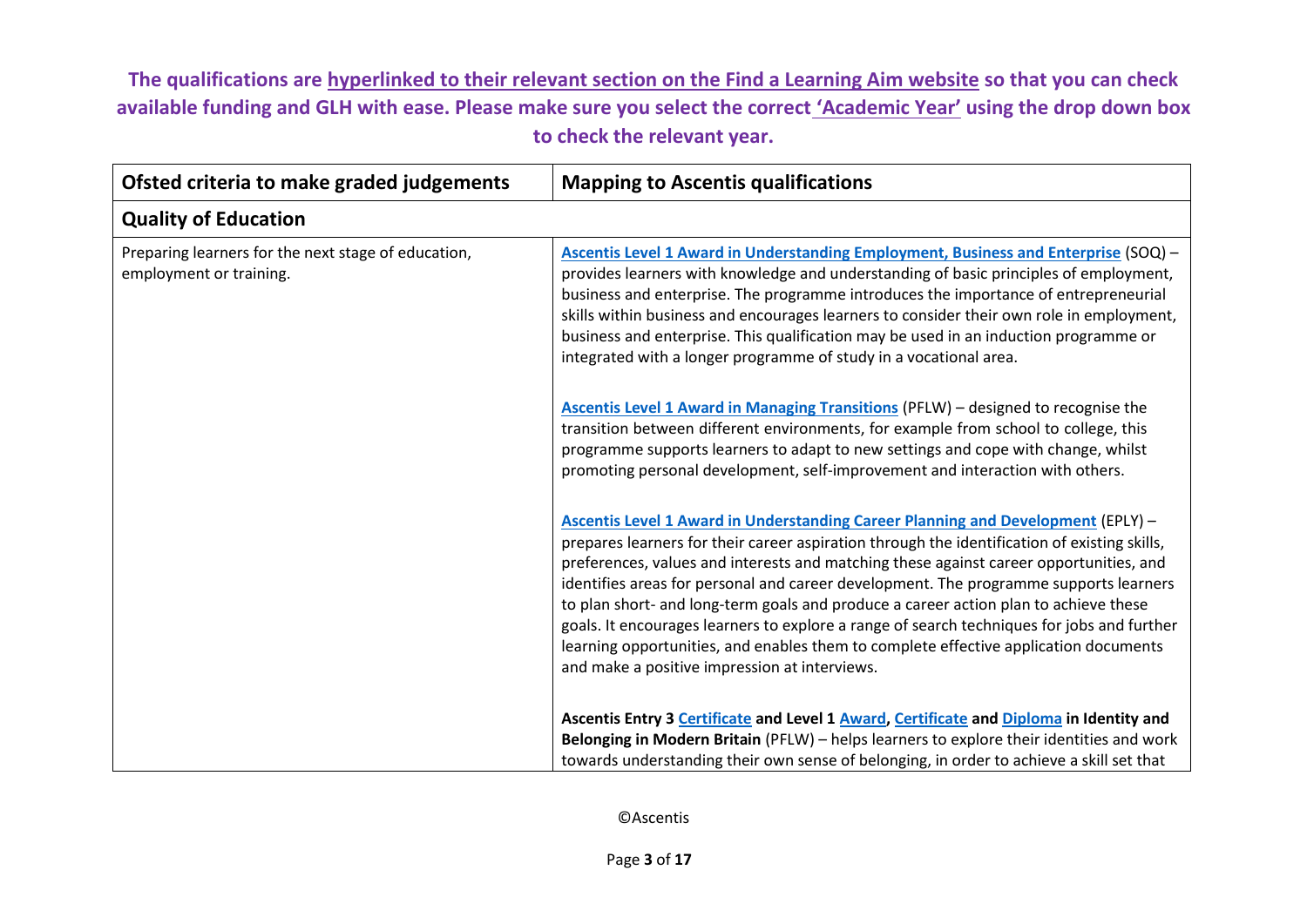|                                                                                                                                                                                                                                                         | will enable them to operate independently and effectively in every part of work,<br>education and life in modern Britain.                                                                                                                                                                                                                                                                                                                                                                                                                                                                                                                                                                                                                                                                                                                                                                                                                                                                      |
|---------------------------------------------------------------------------------------------------------------------------------------------------------------------------------------------------------------------------------------------------------|------------------------------------------------------------------------------------------------------------------------------------------------------------------------------------------------------------------------------------------------------------------------------------------------------------------------------------------------------------------------------------------------------------------------------------------------------------------------------------------------------------------------------------------------------------------------------------------------------------------------------------------------------------------------------------------------------------------------------------------------------------------------------------------------------------------------------------------------------------------------------------------------------------------------------------------------------------------------------------------------|
|                                                                                                                                                                                                                                                         | Ascentis Level 1 Award in Supporting a Child's Learning and Development (PFLW) - this<br>programme is designed to give formal recognition to the achievement of adult learners<br>taking family learning courses. The accreditation is very flexible: there are a range of<br>optional units which can be packaged in a number of ways. These reflect the wide<br>variation of family learning courses on offer, each tailored to their target market,<br>including Family Literacy, Language and Numeracy (FLLN) and Wider Family Learning.                                                                                                                                                                                                                                                                                                                                                                                                                                                   |
| <b>Behaviours and Attitudes</b>                                                                                                                                                                                                                         |                                                                                                                                                                                                                                                                                                                                                                                                                                                                                                                                                                                                                                                                                                                                                                                                                                                                                                                                                                                                |
| Developing the learner's attitude and commitment to<br>learning, ensuring resilience to set-backs and taking pride in<br>their achievements.                                                                                                            | Ascentis <b>Entry 3 and Level 1 Award in Personal Development</b> (PFLW) - promote the<br>skills required for independent living and learner self-confidence, and encourage learners<br>to acquire the skills to progress towards employment. They further recognise and reward<br>learners for the skills they have developed and achieved.<br>Ascentis <b>Entry 3 and Level 1 Award in the Importance of Resilience and Grit</b> (PFLW) -<br>introduce learners to what is meant by the terms 'resilience' and 'grit' and how they can<br>be developed and used to support own behaviour and character.<br>Ascentis Entry 3 Award and Certificate, and Level 1 Award, Certificate and Diploma and<br>Level 2 <b>Award and Certificate</b> in Progression (PFLW) - enable learners to overcome<br>barriers which are preventing them from achieving what they want to achieve in life and<br>work, and encourage them to operate independently and effectively in life, learning and<br>work. |
| Developing an environment whereby bullying, peer-on-peer<br>abuse and discrimination is not tolerated by leaders,<br>teachers and learners and where issues that do occur are<br>dealt with quickly and effectively, preventing them from<br>spreading. | Ascentis Entry 3 Award in Internet Safety for IT Users (SOQ) - provides learners with an<br>understanding of the risks of using the internet. It explores negative online behaviours<br>and the precautions necessary to safeguard themselves and others, including protecting<br>their online reputation and digital footprint. In addition, learners will know how to guard<br>against viruses and other threats, why it is important to follow guidelines to work safely<br>and responsibly online and where to report concerns with online content.<br>Ascentis Level 1 Award in Internet Safety for IT Users (SOQ) - develops an                                                                                                                                                                                                                                                                                                                                                          |
|                                                                                                                                                                                                                                                         | understanding of the risks that can exist when using the internet and ways to safeguard                                                                                                                                                                                                                                                                                                                                                                                                                                                                                                                                                                                                                                                                                                                                                                                                                                                                                                        |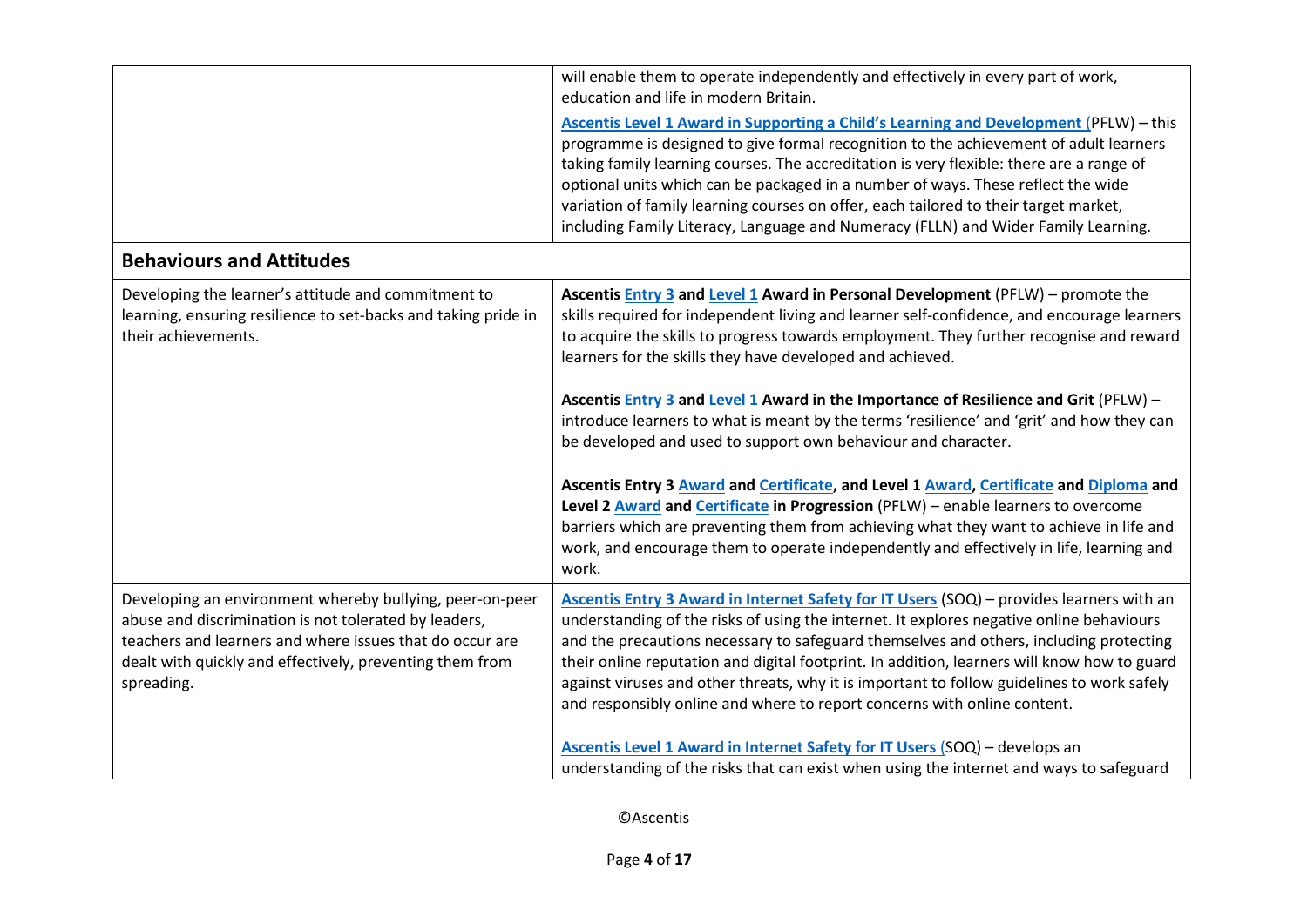|                             | self and others when working online. It further explores ways to maintain data security<br>and the guidelines and procedures that apply when working online.                                                                                                                                                                                                                                                                                                                                                                                                           |
|-----------------------------|------------------------------------------------------------------------------------------------------------------------------------------------------------------------------------------------------------------------------------------------------------------------------------------------------------------------------------------------------------------------------------------------------------------------------------------------------------------------------------------------------------------------------------------------------------------------|
|                             | Ascentis Level 1 Award in Awareness of Social Media and Online Safety (SOQ) -<br>provides learners with an understanding of the impact of internet technologies on<br>society and explores the issues and potential risks that users face when online. It further<br>develops ways in which an individual may identify and manage risk and take preventative<br>measures to stay safe online.                                                                                                                                                                          |
|                             | Ascentis Entry 3 Award in Introduction to Safeguarding (SOQ) - introduces learners to<br>safeguarding, including the meaning and basic principles of safeguarding, types of abuse<br>and their recognition features and possible safeguarding issues caused by modern<br>technology.                                                                                                                                                                                                                                                                                   |
|                             | <b>Ascentis Level 1 Award in Understanding Safeguarding for Work, Education and Life</b><br>(SOQ) - this programme is designed to give learners knowledge and understanding of<br>safeguarding in work, education and life contexts. This includes the different types of<br>abuse and how to recognise them, possible safeguarding issues caused by modern<br>technology, the meaning of discrimination and victimisation and the importance of<br>disclosing safeguarding concerns to professionals.                                                                 |
|                             | <b>Programmes for professionals</b>                                                                                                                                                                                                                                                                                                                                                                                                                                                                                                                                    |
|                             | Ascentis Level 2 Certificate in Mental Health Awareness (VOC) - designed for staff,<br>volunteers and carers who do not hold a professional qualification in mental health but<br>are involved in the delivery of mental health services, this programme develops an<br>understanding of the nine specified mental health conditions and how to respond to and<br>manage mental health disorders. Mental health conditions include: stress, anxiety,<br>phobias, depression, post-natal depression, bipolar disorder, schizophrenia, dementia<br>and eating disorders. |
| <b>Personal Development</b> |                                                                                                                                                                                                                                                                                                                                                                                                                                                                                                                                                                        |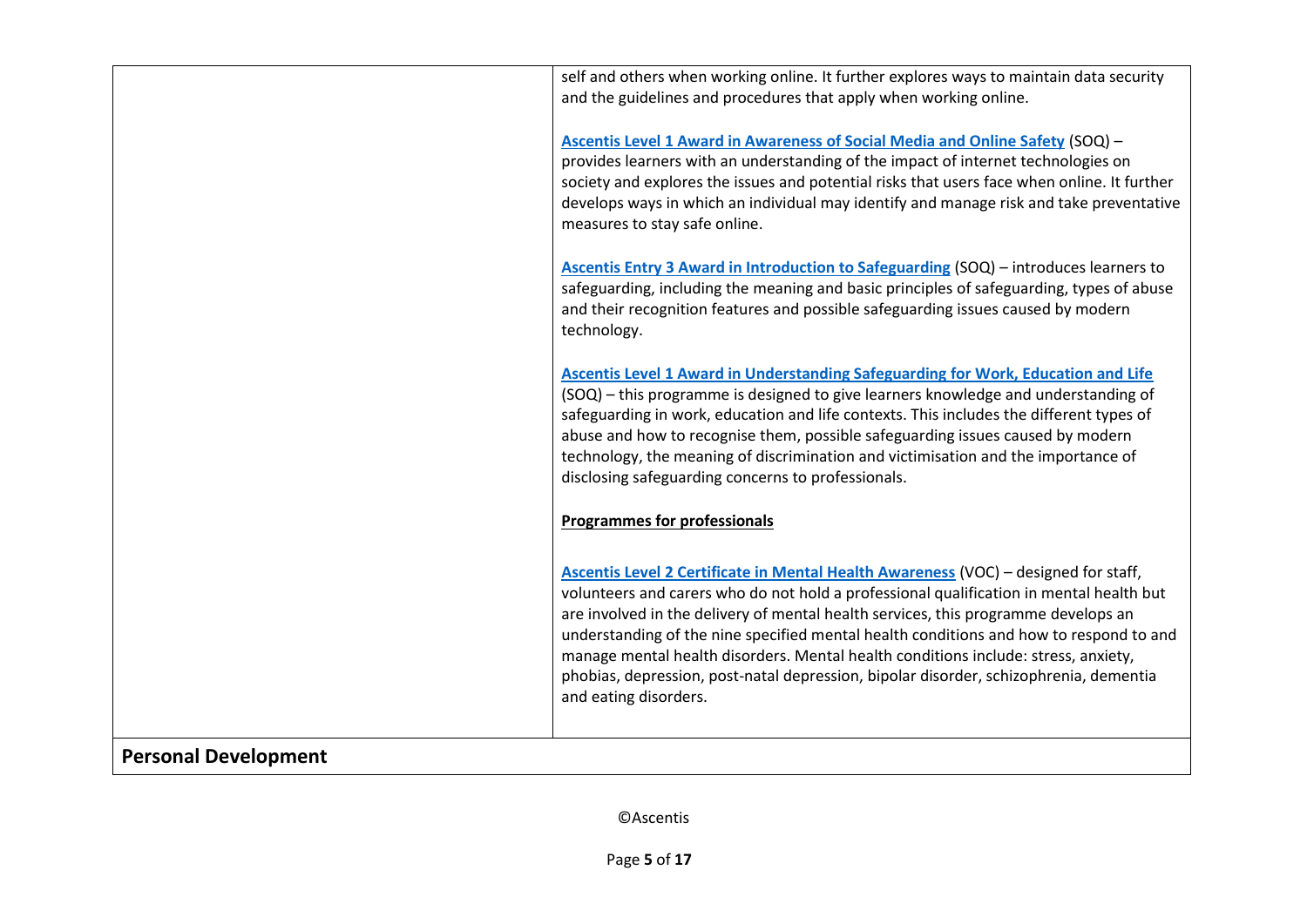| Providing learners with broad learning, enabling them to<br>develop and discover their interests and talents. | Ascentis Level 1 Award in Health and Safety (SOQ) - explores the importance of<br>following health and safety procedures and an individual's rights and responsibilities in<br>relation to health and safety. It further develops a basic awareness of potential hazards<br>and risks, and identifies safe practice and the use of protective equipment.                                                                                                                                  |
|---------------------------------------------------------------------------------------------------------------|-------------------------------------------------------------------------------------------------------------------------------------------------------------------------------------------------------------------------------------------------------------------------------------------------------------------------------------------------------------------------------------------------------------------------------------------------------------------------------------------|
|                                                                                                               | Ascentis Level 1 Award in Managing Personal Finance (SOQ) - enables learners to<br>identify and balance income and expenditure in terms of personal finance and introduces<br>methods of reducing expenditure where an overspend exists. It further explores some<br>financial products provided by banks and building societies to aid personal finance<br>management and considers the advantages and disadvantages of borrowing money.                                                 |
|                                                                                                               | Ascentis Entry 1 Award and Certificate and Entry 2 Award and Certificate in Life Skills<br>(PFLW) – promote independent living skills and confidence in learners and help them to<br>progress towards literacy, numeracy, ICT and vocational qualifications. They further<br>recognise and reward learners for the skills they have developed and achieved.                                                                                                                               |
|                                                                                                               | Ascentis Level 1 and Level 2 Award in Environmental Sustainability (SOQ) - these<br>programmes outline the basic principles of sustainability and environmental impacts. It<br>explores the ley issues of sustainability, raising awareness of the topic and encouraging<br>individuals to consider their role in helping to make sustainable choices. The qualification<br>can be used in an induction programme or integrated with a longer programme of study<br>in a vocational area. |
|                                                                                                               | <b>Ascentis Level 1 Award in Infection Control and Prevention (SOQ) - introduces learners</b><br>to the principles of infection control and prevention in daily life. It considers the different<br>causes of infection and how infection is spread. Learners will also be able to identify their<br>responsibilities and that of others in controlling and preventing infection and gain a clear<br>understanding of the importance of good personal hygiene.                            |
|                                                                                                               | Ascentis Level 2 Award in Infection Prevention and Control (VOC) - designed for<br>individuals working, either in a paid or voluntary capacity in roles, where they may be at<br>risk of contracting or spreading infection. Knowledge of infection control is essential for                                                                                                                                                                                                              |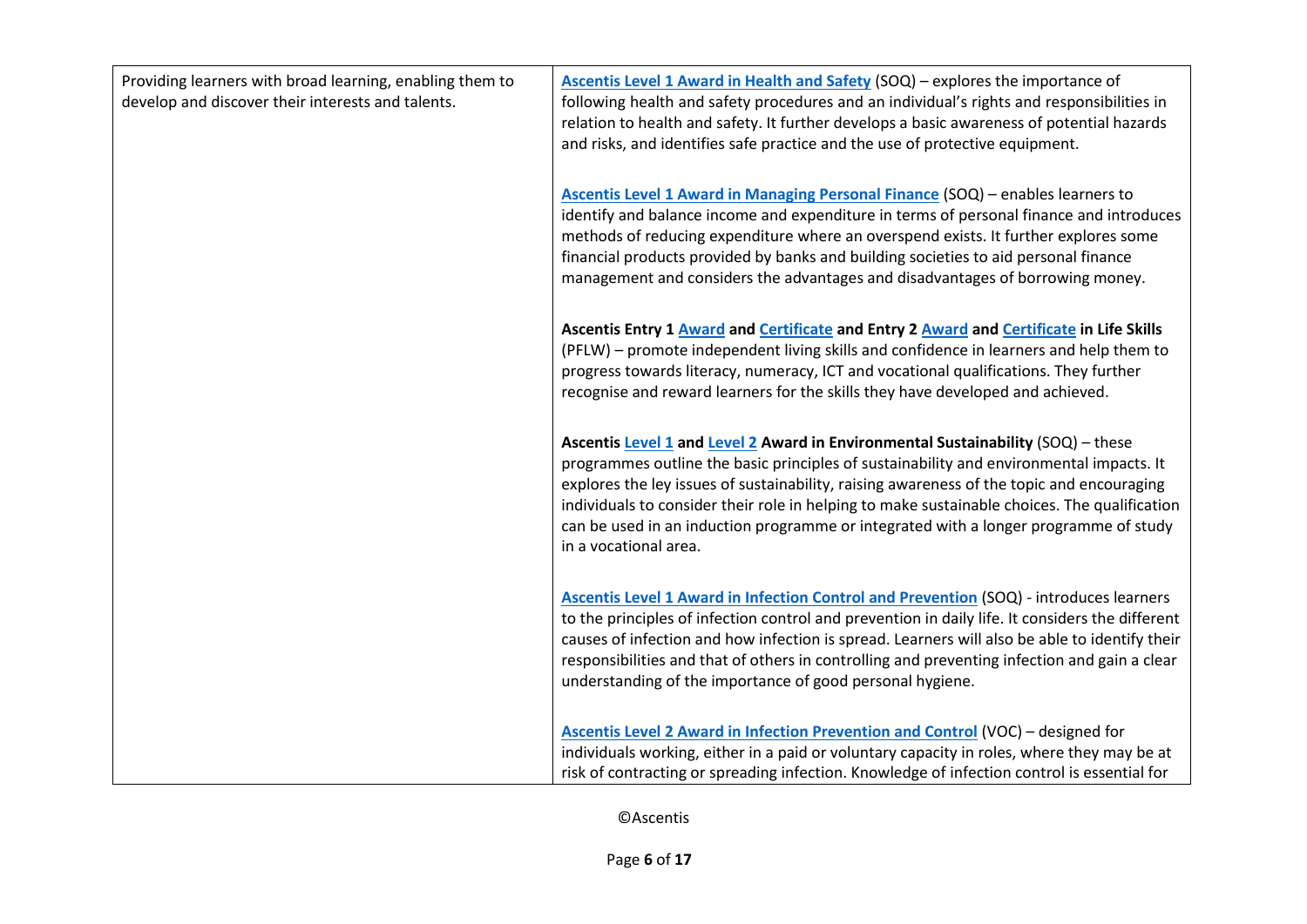| all those working in hospital, nursing and care settings. It is also often now considered<br>relevant for those working in other types of group settings where there may be a risk of<br>infection spreading, such as prisons, schools and hostels. The programme gives learners a<br>good understanding of the causes of infection and how these can be controlled in<br>relevant settings, such as hospitals and care homes.           |
|------------------------------------------------------------------------------------------------------------------------------------------------------------------------------------------------------------------------------------------------------------------------------------------------------------------------------------------------------------------------------------------------------------------------------------------|
| Ascentis Level 1 Award in Preventing Plastic Pollution (SOQ) - provides individuals with<br>an understanding of different types of plastics and their uses, as well as how to reduce<br>pollution. The topic of plastic pollution has been well covered in the media and this<br>qualification aims to help learners understand the subject and its impacts.                                                                             |
| Ascentis Level 2 Award in Food Safety in Catering (SOQ) - outlines the principles of<br>keeping food safe. The qualification introduces the learner to key issues in food safety:<br>taking responsibility for their own food safety and hygiene, keeping work areas clean and<br>keeping food safe. The qualification can be used in an induction programme or<br>integrated with a longer programme of study within a vocational area. |
| Ascentis Entry 3 Award and Certificate, and Level 1 Award, Certificate and Diploma and<br>Level 2 Award and Certificate in Progression (PFLW) - enable learners to overcome<br>barriers which are preventing them from achieving what they want to achieve in life and<br>work, and encourage them to operate independently and effectively in life, learning and<br>work.                                                               |
| Ascentis Level 1 Award in Tenancy Skills (PFLW) - designed to equip people with the<br>skills and knowledge they need to sustain their private rented accommodation. It aims to<br>educate learners on their rights and responsibilities in the private rented sector and<br>teach them skills on how to maintain a tenancy.                                                                                                             |
| Ascentis Level 1 Award and Certificate in Introduction to Health and Social Care (PFLW)<br>- offers opportunities for learners to explore and develop knowledge about the health<br>and social care sector to help them decide whether working in the sector is the right<br>choice for them. The qualification's comprehensive coverage of the roles within health                                                                      |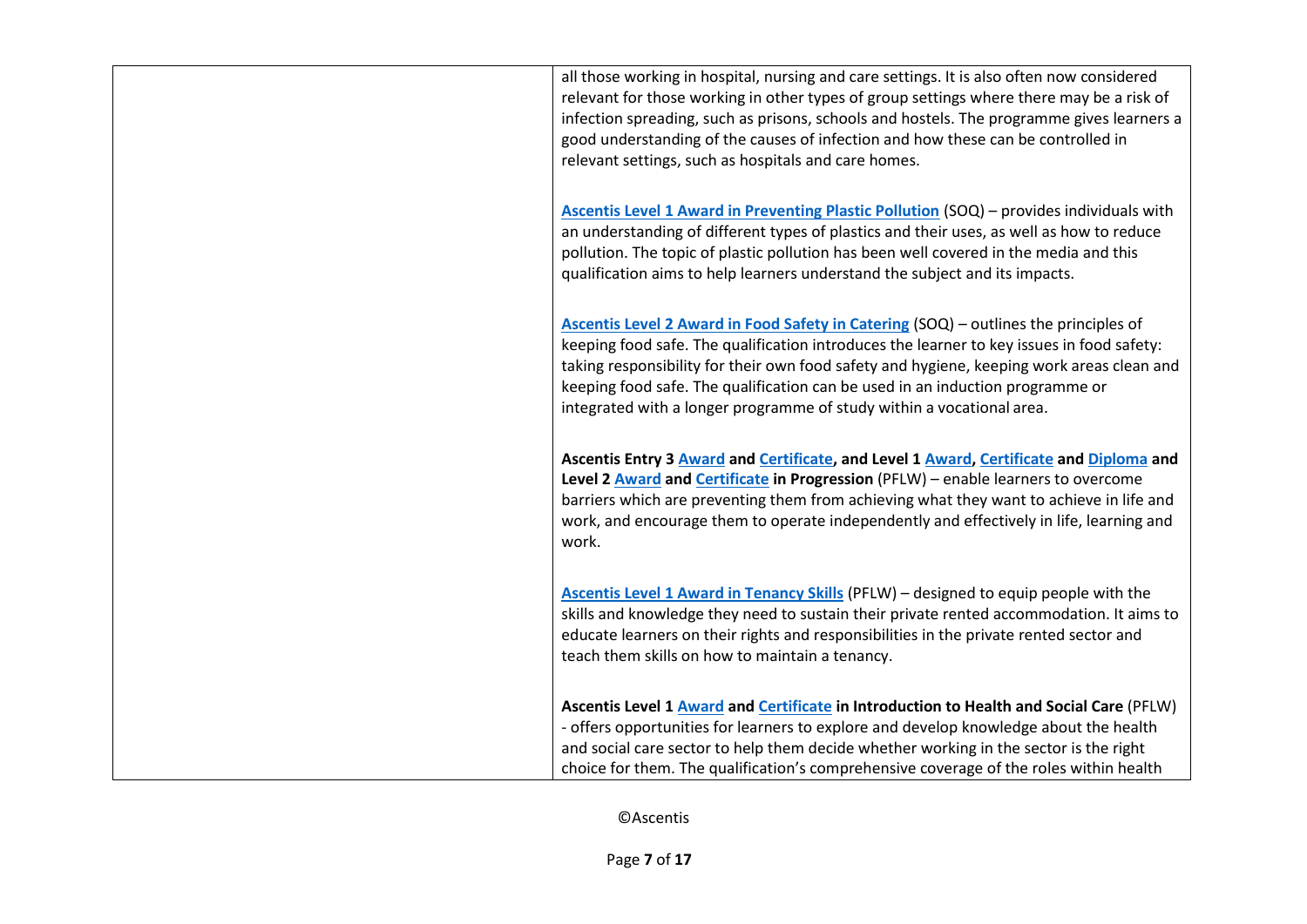| and social care allows learners to make decisions with confidence around their first steps<br>in a learning pathway working towards their chosen career.                                                                                                                                                                                                                                                                                                                                                                                                                                                                 |
|--------------------------------------------------------------------------------------------------------------------------------------------------------------------------------------------------------------------------------------------------------------------------------------------------------------------------------------------------------------------------------------------------------------------------------------------------------------------------------------------------------------------------------------------------------------------------------------------------------------------------|
| Ascentis Level 1 Award and Certificate in Introduction to Animal Care and Garden<br>Horticulture (PFLW) - these programmes offer learners the opportunity to acquire<br>knowledge and understanding that underpin skills in the principles of animal care and<br>garden horticulture. There are a wide range of pathways to choose, giving the flexibility<br>to develop individual routes tailored to specific interests and desired outcomes. These<br>qualifications provide links between education and employment through the<br>development of academic, practical and personal skills in work-related situations. |
| Ascentis Level 1 Certificate in Creative Industry Skills (VOC) - this qualification has been<br>designed to help individuals to develop skills to move towards future employment in<br>creative industries. It enables learners to try out different areas of the creative industries<br>and develop a range of basic skills for use in the creative industries. The primary purpose<br>of the qualification is to support learners to the next level of vocational learning in skills<br>needed for the creative industry.                                                                                              |
| Ascentis Level 1 Award and Certificate for Introduction to Customer Service (VOC) -<br>Customer Service is not a discrete sector and the key skills relate to a wide variety of<br>sector areas. The Award and Certificate for Introduction to Customer Service provide an<br>introduction to the knowledge and skills needed in order to provide effective customer<br>service in a range of sectors. It also gives learners the core knowledge of working within<br>customer service and legislation.                                                                                                                  |
| <b>Ascentis Level 1 Award in Supporting a Child's Learning and Development (PFLW)</b> - this<br>programme is designed to give formal recognition to the achievement of adult learners<br>taking family learning courses. The accreditation is very flexible: there are a range of<br>optional units which can be packaged in a number of ways. These reflect the wide<br>variation of family learning courses on offer, each tailored to their target market,<br>including Family Literacy, Language and Numeracy (FLLN) and Wider Family Learning.                                                                      |
|                                                                                                                                                                                                                                                                                                                                                                                                                                                                                                                                                                                                                          |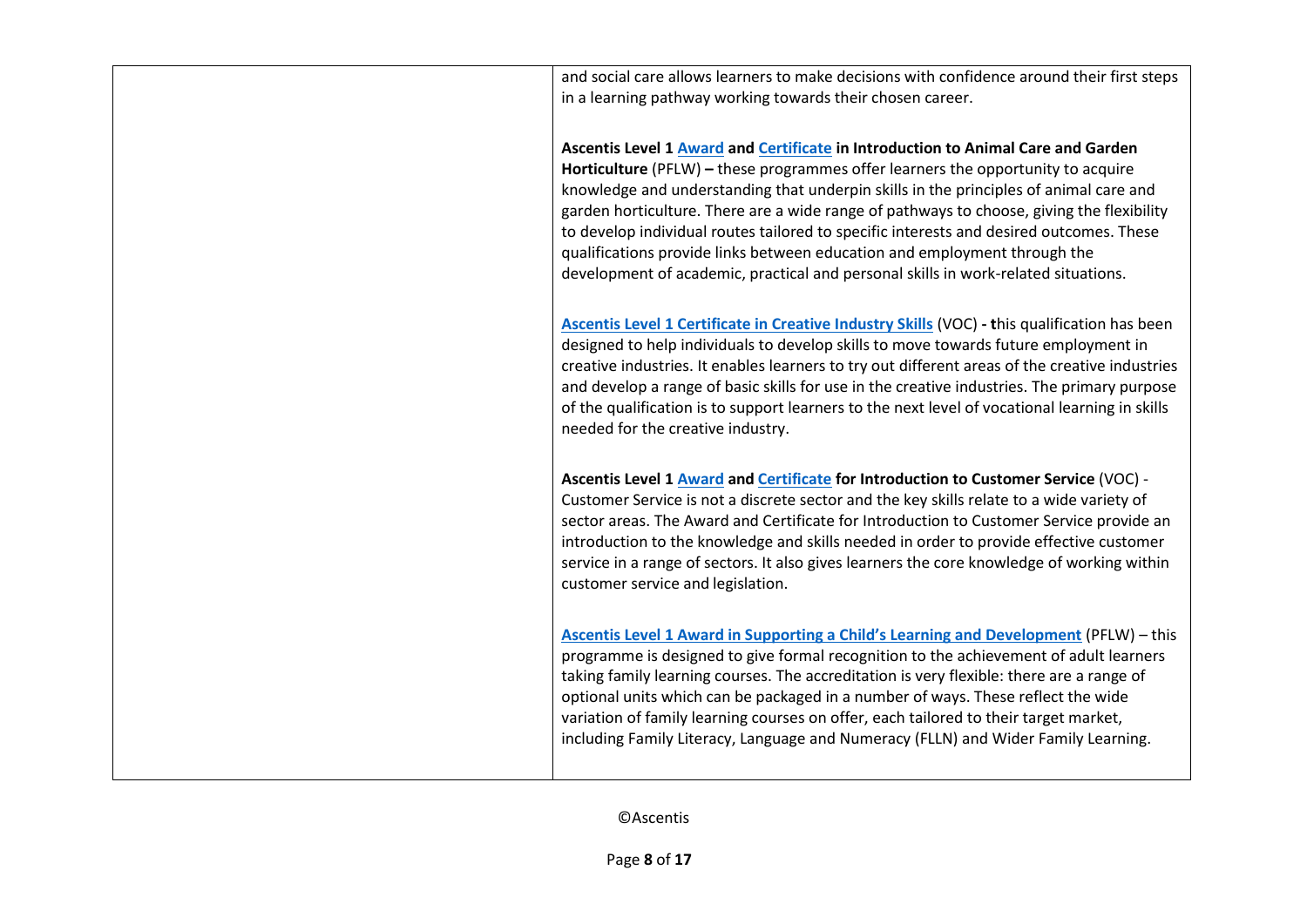| Developing learners' character, including confidence,<br>resilience and independence, to stay physically and mentally<br>healthy. | Ascentis Entry 3 Award in Healthy Living and Well-Being and Mental Health (SOQ) -<br>provides learners with the knowledge and understanding of the basic principles of<br>healthy living, including the importance of mental health, healthy eating and the<br>principles of physical activity to support health.                                                                                                      |
|-----------------------------------------------------------------------------------------------------------------------------------|------------------------------------------------------------------------------------------------------------------------------------------------------------------------------------------------------------------------------------------------------------------------------------------------------------------------------------------------------------------------------------------------------------------------|
|                                                                                                                                   | Ascentis Level 1 Award and 2 Award in Healthy Living (SOQ) - outline the importance of<br>keeping a healthy body weight and develop an understanding of the importance of a<br>healthy lifestyle and the requirements of a healthy diet.                                                                                                                                                                               |
|                                                                                                                                   | Ascentis Level 1 Award in Mental Health and Well-Being (SOQ) - explores the meaning<br>of 'mental health' and 'well-being' and develops an understanding of mental health<br>conditions and treatment. In addition, it outlines how to find support for mental health<br>conditions and ways of managing own mental health and well-being.                                                                             |
|                                                                                                                                   | Ascentis Level 1 Award in Personal Health and Well-Being (SOQ) - introduces the<br>importance of a healthy lifestyle, including an understanding of sex and relationships. It<br>provides learners with ways in which they can build confidence and self-esteem and an<br>understanding of the impact of body image.                                                                                                   |
|                                                                                                                                   | Ascentis Entry 1 Award and Certificate and Entry 2 Award and Certificate in Life Skills<br>(PFLW) - promote independent living skills and confidence in learners and help them to<br>progress towards literacy, numeracy, ICT and vocational qualifications. They further<br>recognise and reward learners for the skills they have developed and achieved.                                                            |
|                                                                                                                                   | Ascentis Entry 1 Award and Certificate, Entry 2 Award and Certificate and Entry 3<br>Award and Certificate in Independent Living (PFLW) - enable learners to gain skills<br>which will help them to live more independently, such as personal care, accessing<br>community facilities, personal development and household skills (Entry 1), and leisure<br>activities and rights and responsibilities (Entry 2 and 3). |
|                                                                                                                                   | Ascentis <b>Entry 3 and Level 1 Award in Personal Development</b> (PFLW) - promote the<br>skills required for independent living and learner self-confidence, and encourage learners                                                                                                                                                                                                                                   |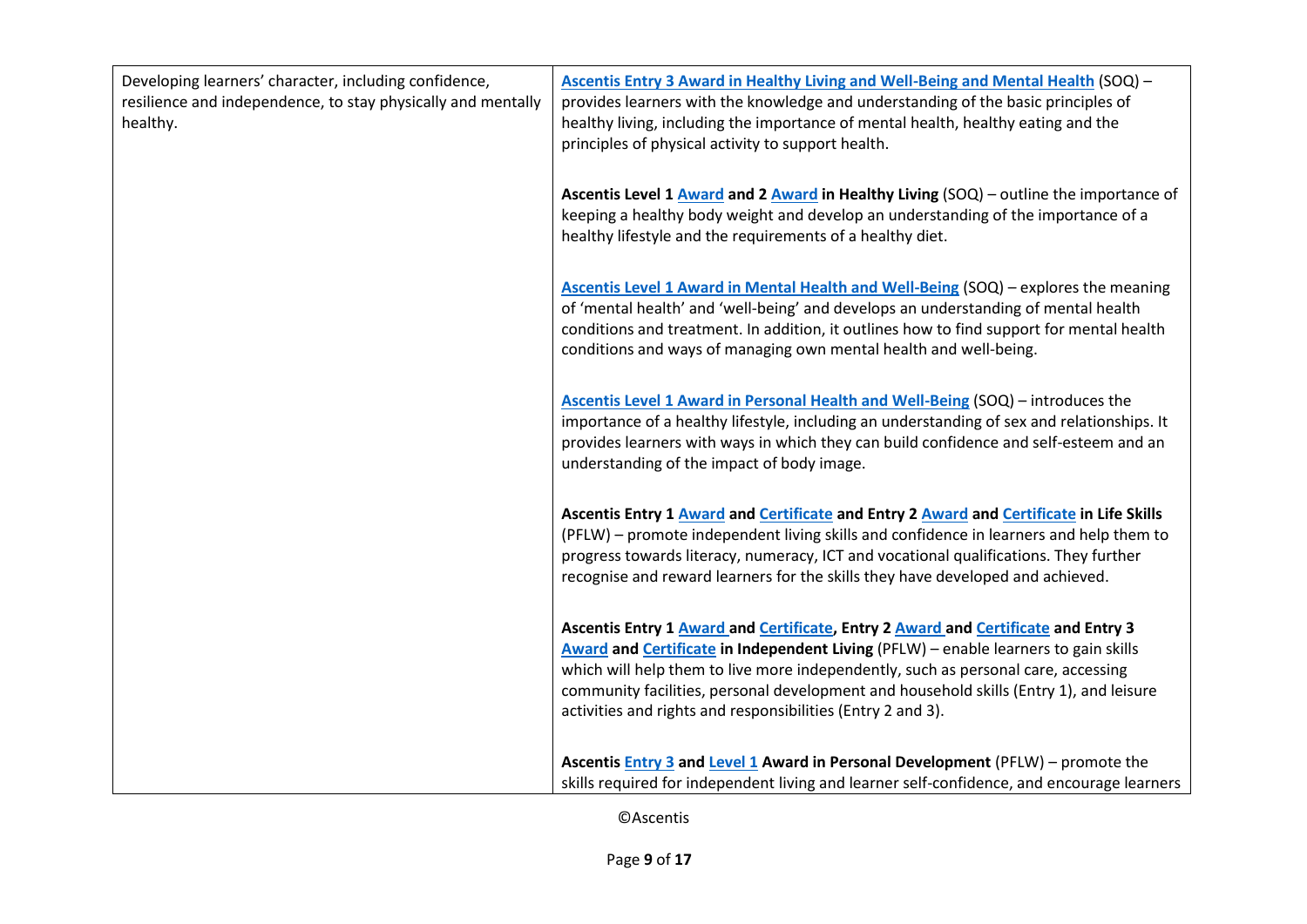| to acquire the skills to progress towards employment. They further recognise and reward<br>learners for the skills they have developed and achieved.                                                                                                                                                                                                                                                                                                                                                                                                                    |
|-------------------------------------------------------------------------------------------------------------------------------------------------------------------------------------------------------------------------------------------------------------------------------------------------------------------------------------------------------------------------------------------------------------------------------------------------------------------------------------------------------------------------------------------------------------------------|
| Ascentis Entry 3 Award and Certificate, and Level 1 Award, Certificate and Diploma and<br>Level 2 Award and Certificate in Progression (PFLW) - enable learners to overcome<br>barriers which are preventing them from achieving what they want to achieve in life and<br>work, and encourage them to operate independently and effectively in life, learning and<br>work.                                                                                                                                                                                              |
| Ascentis Entry Level 3 Certificate and Level 1 Award and Certificate in Character<br>Education (PFLW) - designed for learners who would benefit from reflection and<br>adaption of their own behaviours and character in order to establish themselves in<br>modern society, the programme develops the skills necessary to work effectively with<br>others, whether in the world of work or in further study.                                                                                                                                                          |
| Ascentis Entry 3 Award and Level 1 Award and Certificate in Personal Health and<br>Relationships (PFLW) - these qualifications offer learners the opportunity to explore a<br>wide range of different subject areas associated with health and relationships, and<br>discover the associated skills, attributes, risks and benefits that enable these to be<br>successful and rewarding. They provide the learner with the knowledge and skills to<br>explore issues relating to the society in which they live and topics which may be relevant<br>to their own lives. |
| <b>Programmes for professionals</b>                                                                                                                                                                                                                                                                                                                                                                                                                                                                                                                                     |
| Ascentis Level 2 Certificate in Mental Health Awareness (VOC) - designed for staff,<br>volunteers and carers who do not hold a professional qualification in mental health but<br>are involved in the delivery of mental health services, this programme develops an<br>understanding of the nine specified mental health conditions and how to respond to and<br>manage mental health disorders. Mental health conditions include: stress, anxiety,<br>phobias, depression, post-natal depression, bipolar disorder, schizophrenia, dementia<br>and eating disorders.  |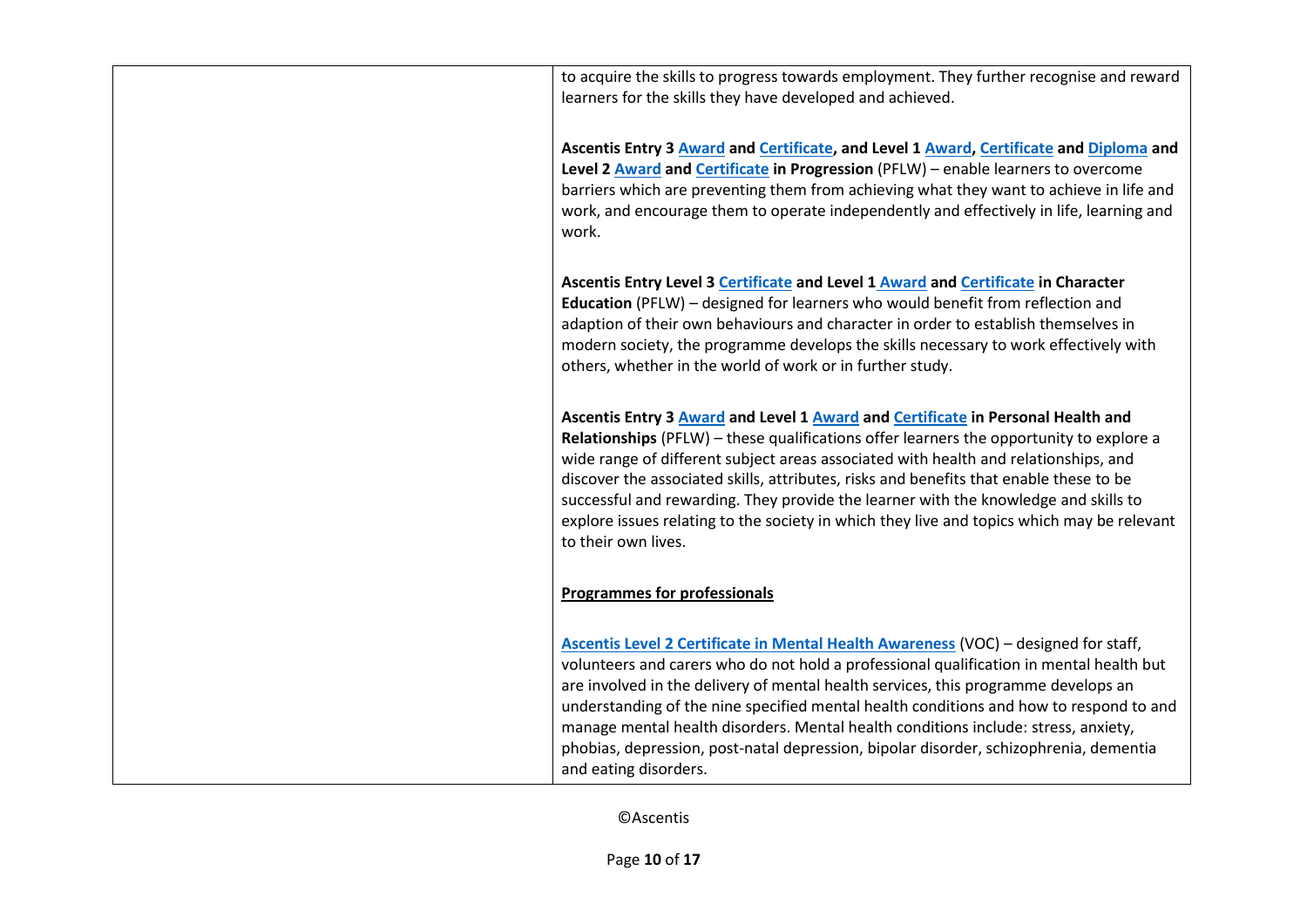|                                                                                  | Ascentis Level 2 Award in Developing Therapeutic Skills (VOC) - aimed at individuals<br>who have little or no prior knowledge of applying therapeutic skills, this programme<br>introduces health, social care, education and youth work professionals to therapeutic<br>skills, developing an understanding of the purpose of therapy and exploring basic<br>principles of therapeutic skills in order to further develop their skills in working with<br>young people in relation to their emotional health and well-being.   |
|----------------------------------------------------------------------------------|---------------------------------------------------------------------------------------------------------------------------------------------------------------------------------------------------------------------------------------------------------------------------------------------------------------------------------------------------------------------------------------------------------------------------------------------------------------------------------------------------------------------------------|
|                                                                                  | Ascentis Level 3 Certificate in Applied Therapeutic Skills (VOC) - suitable for<br>professionals in health and social care and education who work with vulnerable people<br>and want to develop a better understanding of psychotherapy and counselling relevant<br>to their job role but do not wish to train as therapeutic clinicians. It enables individuals to<br>support vulnerable children, young people and adults to bring about social, emotional<br>and behavioural changes to maximise their individual potential. |
| Supporting readiness for the next phase of education,<br>training or employment. | Ascentis Entry 3 Award in Induction to a Learning Environment (PFLW) - provide<br>learners with essential information and skills needed when starting in a learning<br>environment, including an understanding of health and safety in the learning<br>environment and the support available to them throughout their learning. In addition,<br>learners will develop an understanding of their own responsibilities and ways to study<br>and learn effectively.                                                                |
|                                                                                  | <b>Ascentis Level 1 Award in Managing Transitions (PFLW) - designed to recognise the</b><br>transition between different environments, for example from school to colleges, the<br>programme explores ways to adapt to new settings and cope with change, whilst<br>promoting personal development, self-improvement and interaction with others.                                                                                                                                                                               |
|                                                                                  | Ascentis Entry Level 1 Award and Certificate in Personal Progress (PFLW) - designed for<br>learners operating at the earliest communication levels, or those who are working at or<br>just below the Application stage of the Achievement Continuum, this programme<br>promotes the development of life skills and functional skills in English, maths and ICT                                                                                                                                                                  |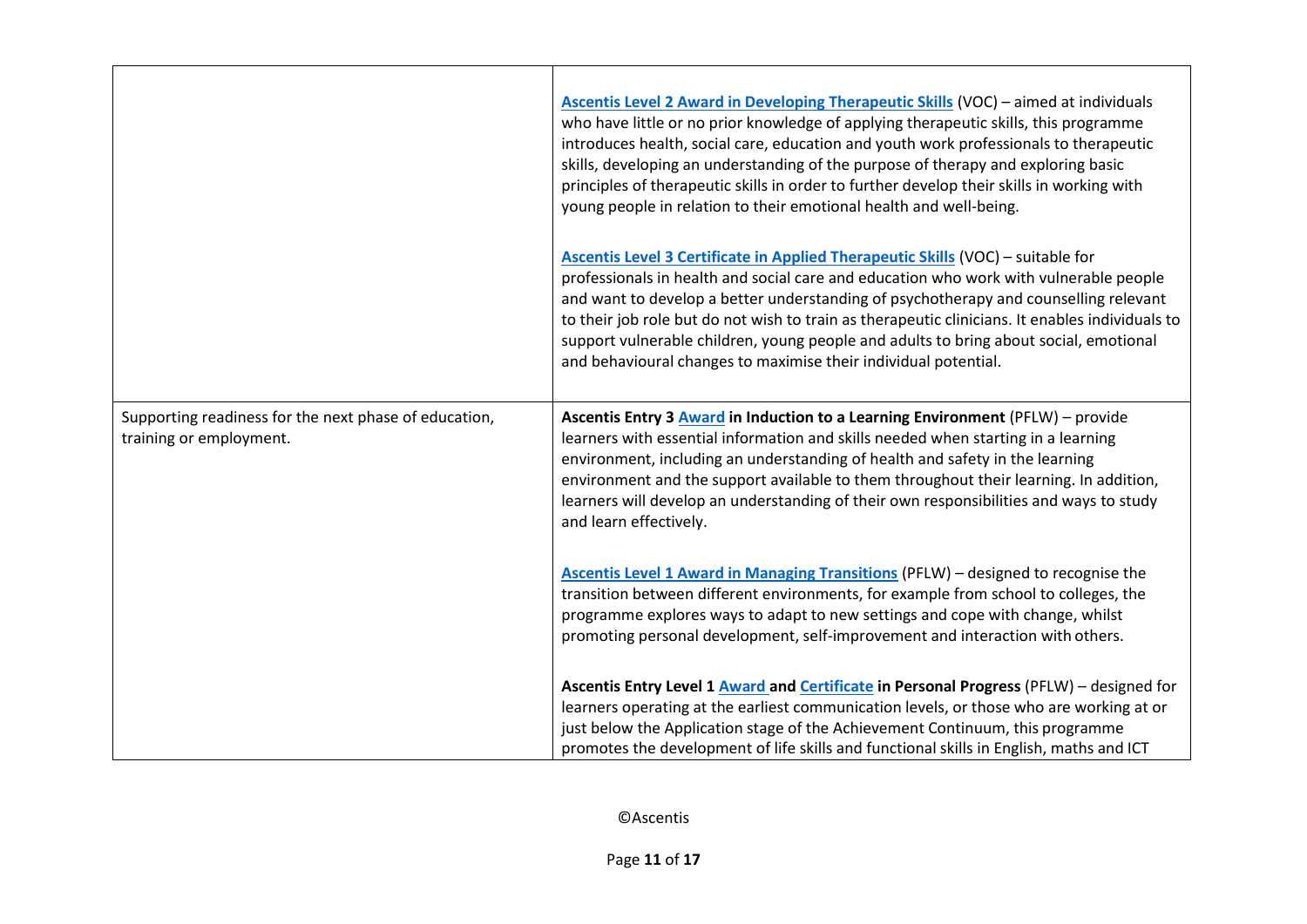| below the level of the Functional Skills qualifications. It further supports the horizontal                                                                                                                                                                                                                                                                                                                                                                                                                                                              |
|----------------------------------------------------------------------------------------------------------------------------------------------------------------------------------------------------------------------------------------------------------------------------------------------------------------------------------------------------------------------------------------------------------------------------------------------------------------------------------------------------------------------------------------------------------|
| and lateral progression of learners whilst recognising their learning achievements.                                                                                                                                                                                                                                                                                                                                                                                                                                                                      |
| Ascentis Entry 3 Award and Certificate and Level 1 Award and Certificate in Skills<br>Towards Enabling Progression (Step Up) (PFLW) - these qualifications are designed to<br>help individuals to achieve a skill set that will enable them to operate independently and<br>effectively in life, learning and work. It supports young people and adults to overcome<br>barriers which are preventing them from achieving what they want to in life and work.                                                                                             |
| Ascentis Level 1 Award in Supporting a Child's Learning and Development (PFLW) - this<br>programme is designed to give formal recognition to the achievement of adult learners<br>taking family learning courses. The accreditation is very flexible: there are a range of<br>optional units which can be packaged in a number of ways. These reflect the wide<br>variation of family learning courses on offer, each tailored to their target market,<br>including Family Literacy, Language and Numeracy (FLLN) and Wider Family Learning.             |
| Ascentis Level 2 Certificate in Understanding Enterprise and Self-employment (BPD) -<br>Provide learners with knowledge of basic concepts within employment and<br>businesses. Aimed at those learners who want to explore entrepreneurship and<br>entrepreneurial skills. Suitable for those learners wanting to improve knowledge of<br>managerial responsibilities and rights when running a business. The qualification offers<br>learners the opportunity to understand how to select an appropriate enterprise project.                            |
| Ascentis Level 2 Certificate in Hybrid Working Practice (BPD) -<br>Provides learners with knowledge of effective communication methods and project<br>management within home and office work environments. Aimed at those learners who<br>want to develop digital literacy, knowledge of collaborative workflow tools, business<br>structures and team building through leadership. The qualification offers learners the<br>opportunity to assess health and safety in addition to mental health considerations<br>within a hybrid working environment. |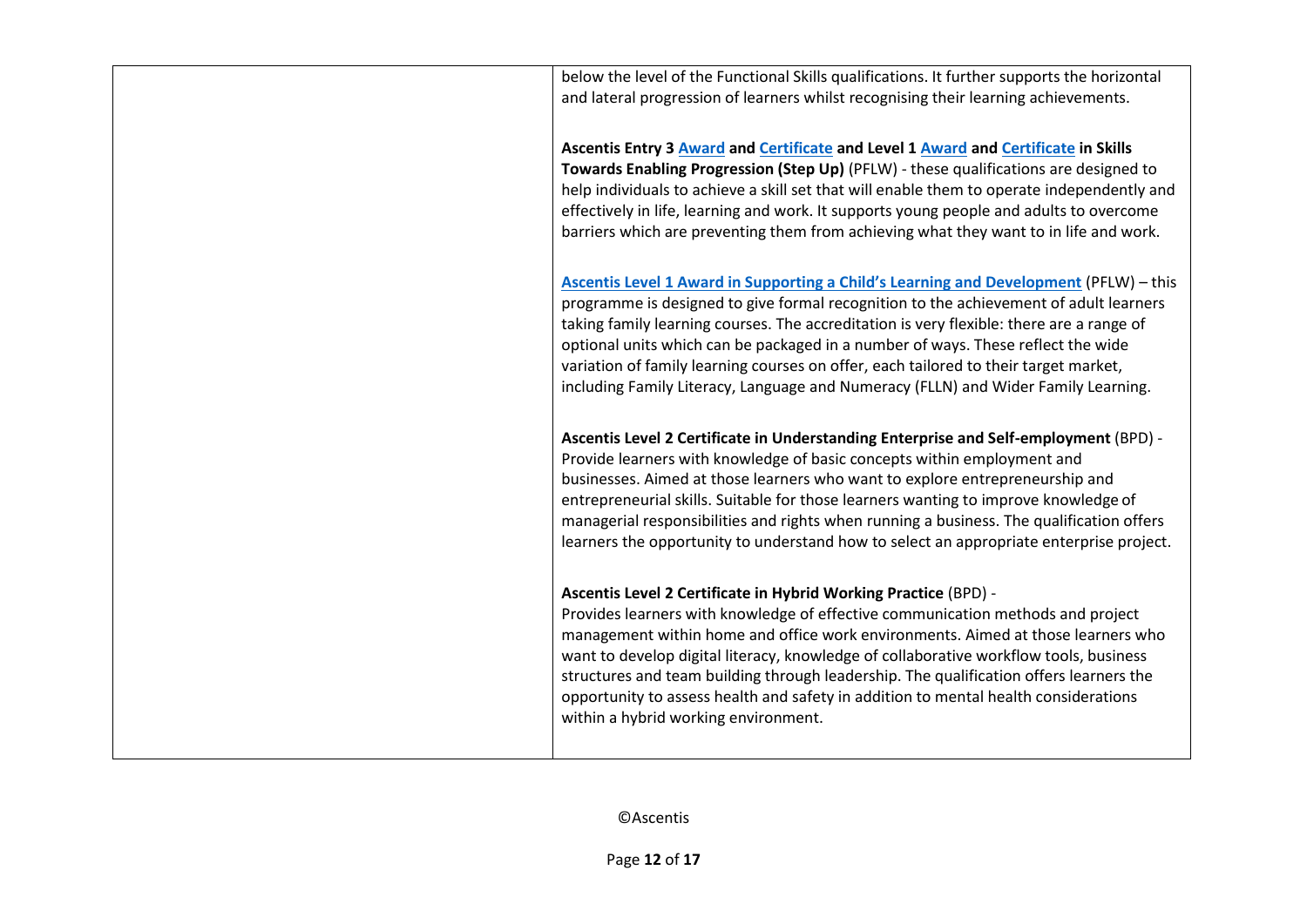| Equipping individuals to be responsible, respectful and<br>active citizens who contribute positively to society. | Ascentis Level 1 Award in Citizenship (SOQ) - explores the political system in the UK and<br>the role of government in public spending. In addition, learners will develop an<br>understanding of the justice system.                                                                                                                                                                                                                                                                     |
|------------------------------------------------------------------------------------------------------------------|-------------------------------------------------------------------------------------------------------------------------------------------------------------------------------------------------------------------------------------------------------------------------------------------------------------------------------------------------------------------------------------------------------------------------------------------------------------------------------------------|
|                                                                                                                  | Ascentis Level 1 Award in Health and Safety (SOQ) - explores the importance of<br>following health and safety procedures and an individual's rights and responsibilities in<br>relation to health and safety. It further develops a basic awareness of potential hazards<br>and risks, and identifies safe practice and the use of protective equipment                                                                                                                                   |
|                                                                                                                  | Ascentis Level 1 Award in Managing Personal Finance (SOQ) - enables learners to<br>identify and balance income and expenditure in terms of personal finance and introduces<br>methods of reducing expenditure when an overspend exists. It further explores some<br>financial products provided by banks and building societies to aid personal finance<br>management and considers the advantages and disadvantages of borrowing money.                                                  |
|                                                                                                                  | Ascentis Level 1 Award in Personal Safety (SOQ) - introduces the principles of own<br>personal safety. It further explores the impact of crime, drugs and alcohol on society and<br>develops an understanding of the actions to take in an emergency.                                                                                                                                                                                                                                     |
|                                                                                                                  | Ascentis Level 1 and Level 2 Award in Environmental Sustainability (SOQ) - these<br>programmes outline the basic principles of sustainability and environmental impacts. It<br>explores the ley issues of sustainability, raising awareness of the topic and encouraging<br>individuals to consider their role in helping to make sustainable choices. The qualification<br>can be used in an induction programme or integrated with a longer programme of study<br>in a vocational area. |
|                                                                                                                  | <b>Ascentis Level 1 Award in Infection Control and Prevention (SOQ) - introduces learners</b><br>to the principles of infection control and prevention in daily life. It considers the different<br>causes of infection and how infection is spread. Learners will also be able to identify their<br>responsibilities and that of others in controlling and preventing infection and gain a clear<br>understanding of the importance of good personal hygiene.                            |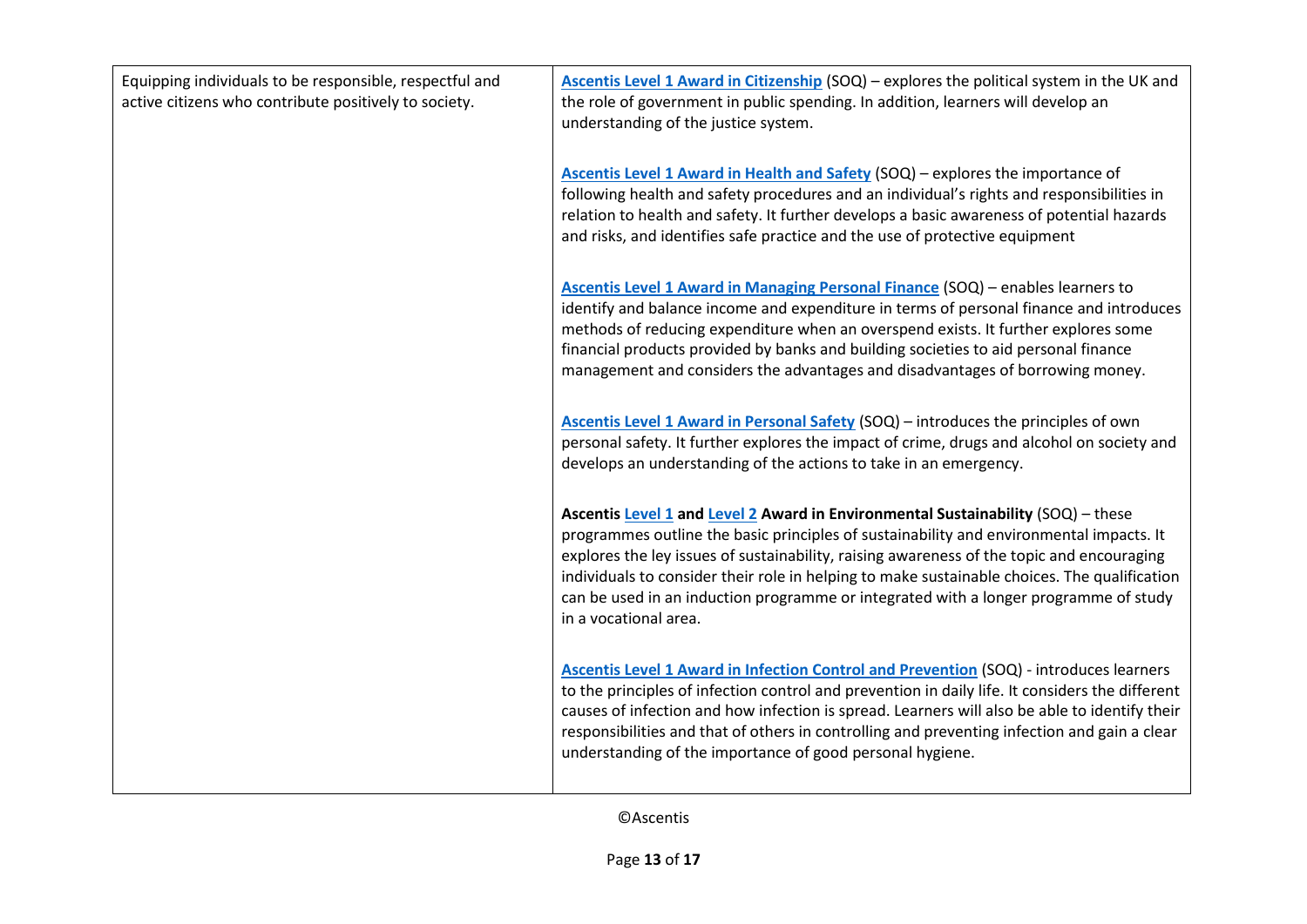|  | <b>Ascentis Level 2 Award in Infection Prevention and Control (VOC) - designed for</b><br>individuals working, either in a paid or voluntary capacity in roles, where they may be at<br>risk of contracting or spreading infection. Knowledge of infection control is essential for<br>all those working in hospital, nursing and care settings. It is also often now considered<br>relevant for those working in other types of group settings where there may be a risk of<br>infection spreading, such as prisons, schools and hostels. The programme gives learners a<br>good understanding of the causes of infection and how these can be controlled in<br>relevant settings, such as hospitals and care homes. |
|--|-----------------------------------------------------------------------------------------------------------------------------------------------------------------------------------------------------------------------------------------------------------------------------------------------------------------------------------------------------------------------------------------------------------------------------------------------------------------------------------------------------------------------------------------------------------------------------------------------------------------------------------------------------------------------------------------------------------------------|
|  | Ascentis Level 1 Award in Preventing Plastic Pollution (SOQ) - provides individuals with<br>an understanding of different types of plastics and their uses, as well as how to reduce<br>pollution. The topic of plastic pollution has been well covered in the media and this<br>qualification aims to help learners understand the subject and its impacts.                                                                                                                                                                                                                                                                                                                                                          |
|  | Ascentis Level 2 Award in Food Safety in Catering (SOQ) – outlines the principles of<br>keeping food safe. The qualification introduces the learner to key issues in food safety:<br>taking responsibility for their own food safety and hygiene, keeping work areas clean and<br>keeping food safe. The qualification can be used in an induction programme or<br>integrated with a longer programme of study within a vocational area.                                                                                                                                                                                                                                                                              |
|  | Ascentis Entry 1 Award and Certificate and Entry 2 Award and Certificate in Life Skills<br>(PFLW) - promote independent living skills and confidence in learners and help them to<br>progress towards literacy, numeracy, ICT and vocational qualifications. They further<br>recognise and reward learners for the skills they have developed and achieved.                                                                                                                                                                                                                                                                                                                                                           |
|  | Ascentis Entry 1 Award and Certificate, Entry 2 Award and Certificate and Entry 3<br>Award and Certificate in Independent Living (PFLW) - enable learners to gain skills<br>which will help them to live more independently, such as personal care, accessing<br>community facilities, personal development and household skills (Entry 1), and leisure<br>activities and rights and responsibilities (Entry 2 and 3).                                                                                                                                                                                                                                                                                                |
|  |                                                                                                                                                                                                                                                                                                                                                                                                                                                                                                                                                                                                                                                                                                                       |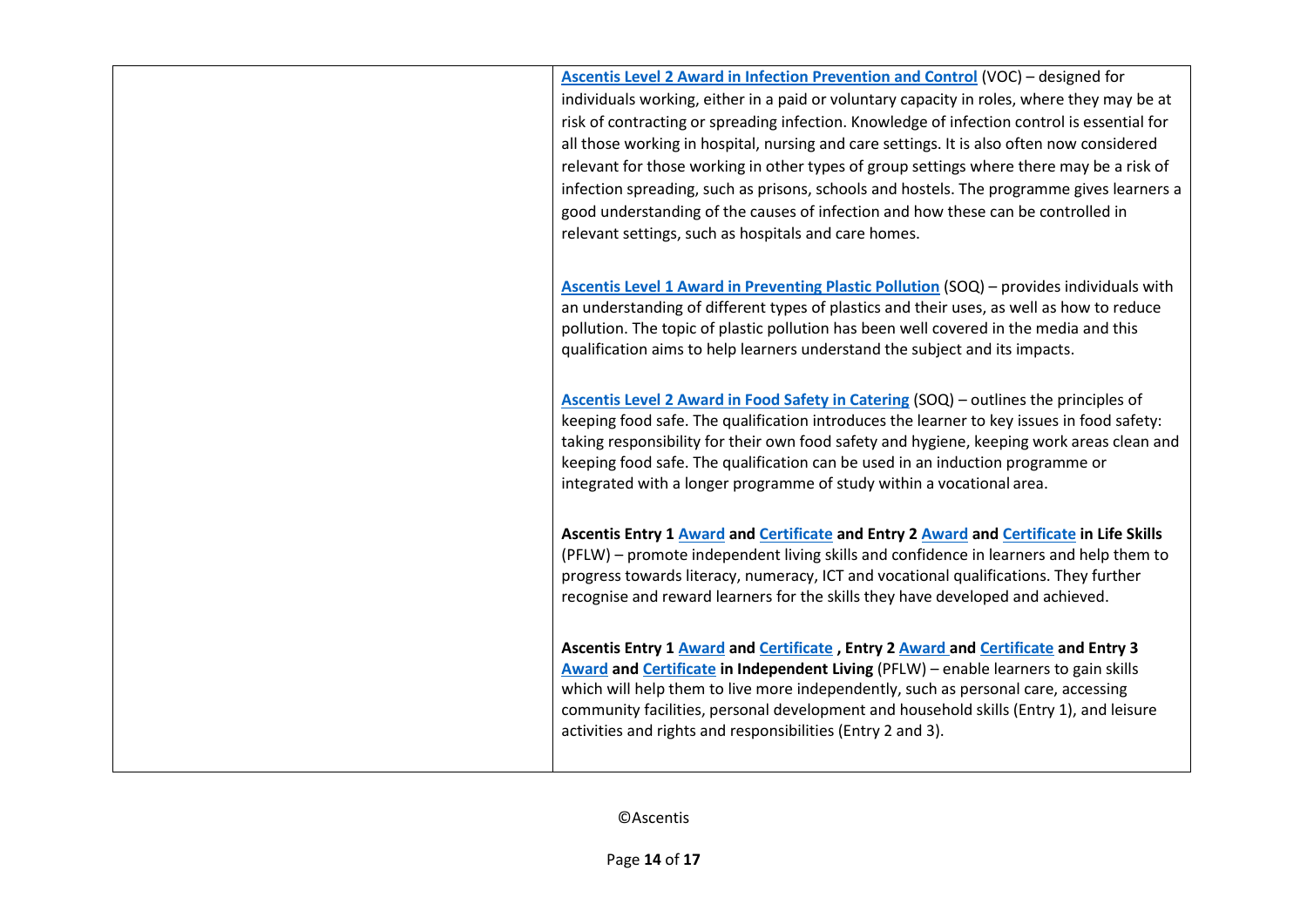|                                                                                                                                                                                      | Ascentis Entry Level 3 Certificate and Level 1 Award and Certificate in Character<br>Education (PFLW) - designed for learners who would benefit from reflection and<br>adaption of their own behaviours and character in order to establish themselves in<br>modern society, the programme develops the skills necessary to work effectively with<br>others, whether in the world of work or in further study.                                                                                                                               |
|--------------------------------------------------------------------------------------------------------------------------------------------------------------------------------------|----------------------------------------------------------------------------------------------------------------------------------------------------------------------------------------------------------------------------------------------------------------------------------------------------------------------------------------------------------------------------------------------------------------------------------------------------------------------------------------------------------------------------------------------|
| Preparing learners for life in modern Britain, including an<br>understanding of the core British values and the rule of law.                                                         | Ascentis Entry 3 Award in Introduction to British Values (SOQ) - introduces the meaning<br>of democracy, the rule of law, individual liberty, and mutual respect and tolerance in<br>relation to British values.                                                                                                                                                                                                                                                                                                                             |
|                                                                                                                                                                                      | Ascentis Entry 3 Award and Certificate and Level 1 Award, Certificate and Diploma in<br>Identity and Belonging in Modern Britain (PFLW) - helps learners to explore their<br>identities and work towards understanding their own sense of belonging, in order to<br>achieve a skill set that will enable them to operate independently and effectively in every<br>part of work, education and life in modern Britain.                                                                                                                       |
| Developing an understanding and appreciation of diversity<br>and promoting an inclusive environment that celebrates and<br>promotes respect for different protected characteristics. | Ascentis Entry 3 Award in Equality and Diversity (SOQ) - introduces the meaning of<br>equality, diversity, discrimination and prejudice. It further explores how organisations<br>can promote best practice in relation to equality and diversity.                                                                                                                                                                                                                                                                                           |
|                                                                                                                                                                                      | Ascentis Level 1 Award in Equality and Diversity (SOQ) - provides learners with an<br>understanding of the legal and moral principles of equality and diversity, including the<br>current equality laws and how they impact on equality and diversity, and the groups<br>offered legal protection when providing goods, facilities and services to the public. It<br>further identifies negative behaviours and actions, and the actions necessary to remain<br>lawful and support equality and diversity when providing goods and services. |
|                                                                                                                                                                                      | Ascentis Entry 3 Award in Introduction to an Inclusive Environment (SOQ) - introduces<br>the challenges to developing an inclusive environment, including how people feel<br>marginalised when they are bullied or abused including how abuse takes lots of different<br>forms and has negative impact for the victim and the abuser. In addition, this<br>qualification explores how individuals can make and keep healthy friendships and also                                                                                             |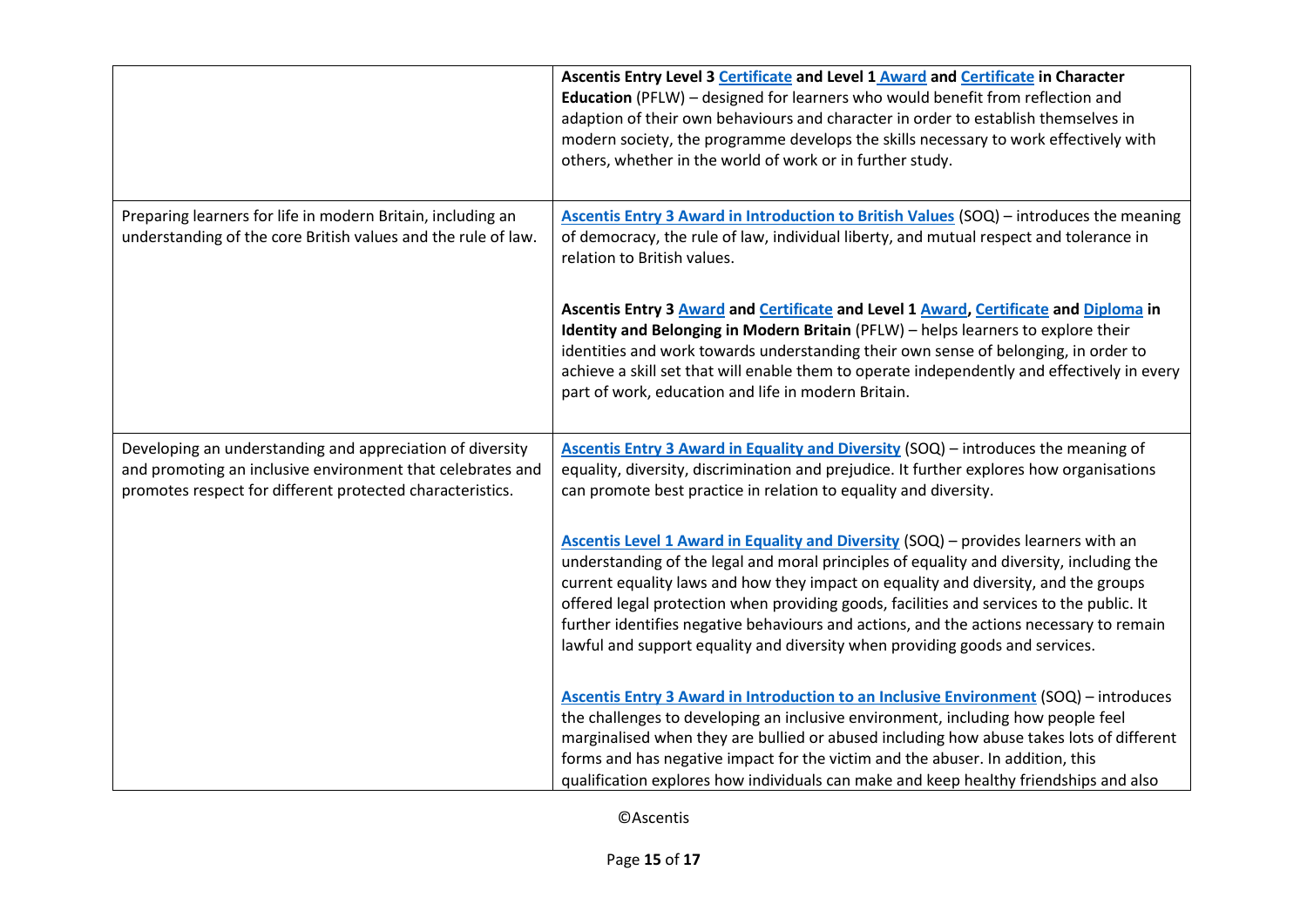|                                                                                         | recognise unhealthy friendships and know the action to take if they suspect someone in<br>the community is being abused.                                                                                                                                                                                                                                                                                                                                                                                                                                                                                                                        |
|-----------------------------------------------------------------------------------------|-------------------------------------------------------------------------------------------------------------------------------------------------------------------------------------------------------------------------------------------------------------------------------------------------------------------------------------------------------------------------------------------------------------------------------------------------------------------------------------------------------------------------------------------------------------------------------------------------------------------------------------------------|
|                                                                                         | <b>Ascentis Level 1 Award in Understanding an Inclusive Environment (SOQ) - provides</b><br>learners with an understanding of the laws that protects vulnerable people in society to<br>promote an inclusive environment and the benefits to society of an inclusive<br>environment. Learners will learn that poor and abusive family relationships can<br>marginalise individuals and that bullying and abuse have serious long-term impacts for<br>both the victim and abuser. In addition, the qualification promotes how to conduct<br>healthy, intimate relationships and recognise abusive ones, and how to support a victim<br>of abuse. |
| Developing an age-appropriate understanding of healthy<br>relationships.                | Ascentis Level 1 Award in Personal Health and Well-Being (SOQ) - introduces the<br>importance of a healthy lifestyle, including an understanding of sex and relationships. It<br>provides learners with ways in which they can build confidence and self-esteem and an<br>understanding of the impact of body image.                                                                                                                                                                                                                                                                                                                            |
|                                                                                         | Ascentis Level 1 Award in Understanding an Inclusive Environment (SOQ) - provides<br>learners with an understanding of the laws that protects vulnerable people in society to<br>promote an inclusive environment and the benefits to society of an inclusive<br>environment. Learners will learn that poor and abusive family relationships can<br>marginalise individuals and that bullying and abuse have serious long-term impacts for<br>both the victim and abuser. In addition, the qualification promotes how to conduct<br>healthy, intimate relationships and recognise abusive ones, and how to support a victim<br>of abuse.        |
| Providing career programmes that offer advice, training or<br>employment opportunities. | <b>Ascentis Level 1 Award in Understanding Employment, Business and Enterprise (SOQ) -</b><br>provides learners with knowledge and understanding of basic principles of employment,<br>business and enterprise. The programme introduces the importance of entrepreneurial<br>skills within business and encourages learners to consider their own role in employment,<br>business and enterprise. This qualification may be used in an induction programme or<br>integrated with a longer programme of study in a vocational area.                                                                                                             |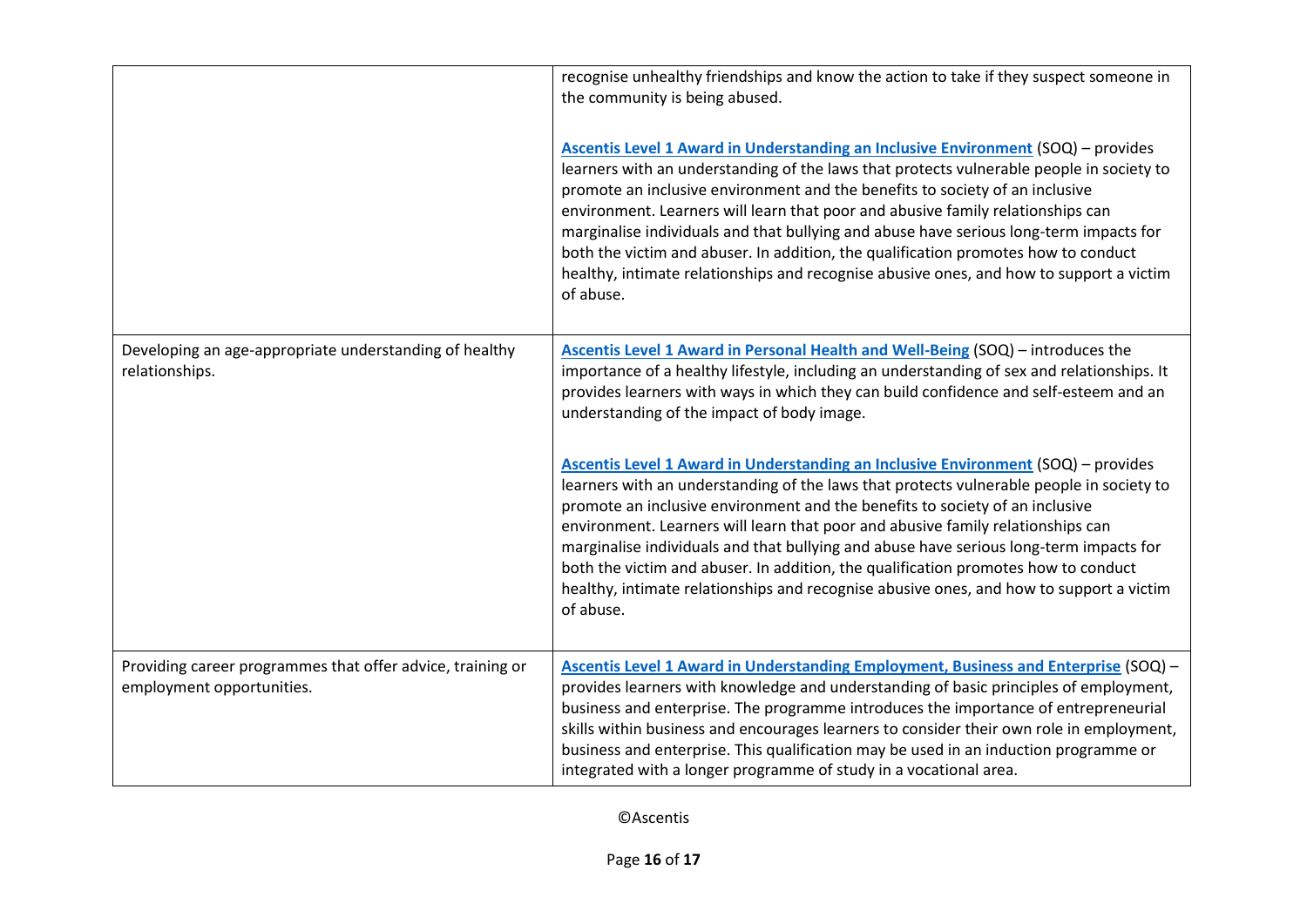**[Ascentis Level 1 Award in Understanding Career Planning and Development](https://findalearningaimbeta.fasst.org.uk/LearningAimDetails/60349360?academicYear=2122)** (EPLY) – prepares learners for their career aspiration through the identification of existing skills, preferences, values and interests and matching these against career opportunities, and identifies areas for personal and career development. The programme supports learners to plan short- and long-term goals and produce a career action plan to achieve these goals. It encourages learners to explore a range of search techniques for jobs and further learning opportunities, and enables them to complete effective application documents and make a positive impression at interviews.

**Ascentis Level 1 [Award](https://findalearningaimbeta.fasst.org.uk/LearningAimDetails/6035947X?academicYear=2122) an[d Certificate](https://findalearningaimbeta.fasst.org.uk/LearningAimDetails/60359481?academicYear=2122) in Introduction to Health and Social Care** (PFLW) - offers opportunities for learners to explore and develop knowledge about the health

and social care sector to help them decide whether working in the sector is the right choice for them. The qualification's comprehensive coverage of the roles within health and social care allows learners to make decisions with confidence around their first steps in a learning pathway working towards their chosen career.

**Ascentis Level 1 [Award](https://findalearningaimbeta.fasst.org.uk/LearningAimDetails/60359717?academicYear=2122) an[d Certificate](https://findalearningaimbeta.fasst.org.uk/LearningAimDetails/60359729?academicYear=2122) in Introduction to Animal Care and Garden** 

**Horticulture** (PFLW) **–** these programmes offer learners the opportunity to acquire knowledge and understanding that underpin skills in the principles of animal care and garden horticulture. There are a wide range of pathways to choose, giving the flexibility to develop individual routes tailored to specific interests and desired outcomes. These qualifications provide links between education and employment through the development of academic, practical and personal skills in work-related situations.

**[Ascentis Level 1 Certificate in Creative Industry Skills](https://findalearningaimbeta.fasst.org.uk/LearningAimDetails/60175400?academicYear=2122)** (VOC) **- t**his qualification has been designed to help individuals to develop skills to move towards future employment in creative industries. It enables learners to try out different areas of the creative industries and develop a range of basic skills for use in the creative industries. The primary purpose of the qualification is to support learners to the next level of vocational learning in skills needed for the creative industry.